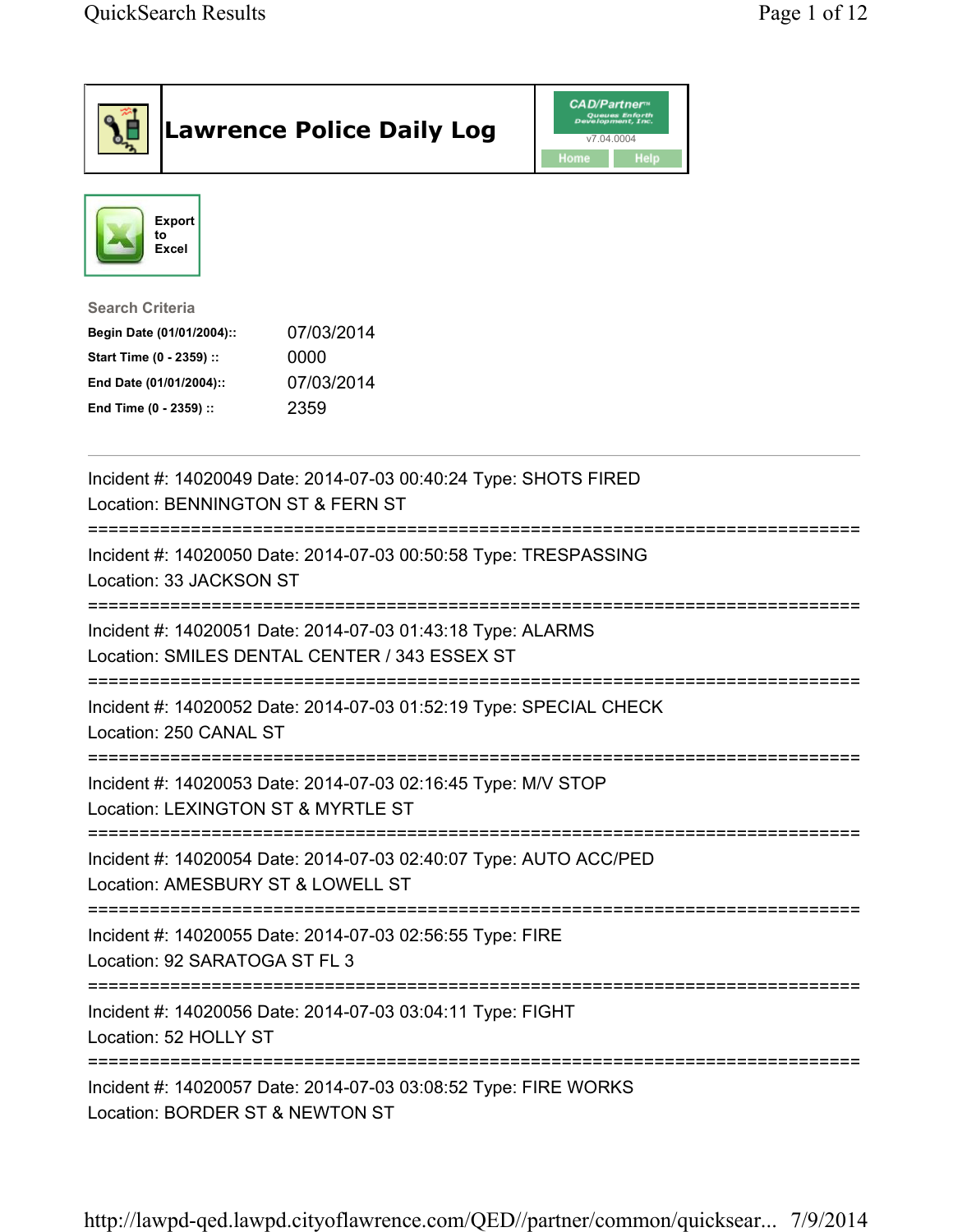=========================================================================== Incident #: 14020058 Date: 2014-07-03 04:10:35 Type: TOW/REPOSSED Location: 108 EXETER ST =========================================================================== Incident #: 14020059 Date: 2014-07-03 06:05:37 Type: ALARMS Location: EUROPEAN MOTORSPORTS / 314 S BROADWAY =========================================================================== Incident #: 14020060 Date: 2014-07-03 06:35:33 Type: ALARMS Location: 1 RIVERVIEW PL =========================================================================== Incident #: 14020061 Date: 2014-07-03 06:54:26 Type: ALARMS Location: COMMONWEALTH MOTORS / 1 COMMONWEALTH DR =========================================================================== Incident #: 14020062 Date: 2014-07-03 07:03:06 Type: PARK & WALK Location: BROADWAY & TREMONT ST =========================================================================== Incident #: 14020063 Date: 2014-07-03 07:21:36 Type: B&E/PAST Location: 2 WASHINGTON ST FL 1 =========================================================================== Incident #: 14020064 Date: 2014-07-03 07:41:58 Type: ALARMS Location: 12 CRESTSHIRE DR =========================================================================== Incident #: 14020065 Date: 2014-07-03 08:03:31 Type: M/V STOP Location: ANDOVER ST & WINTHROP AV =========================================================================== Incident #: 14020066 Date: 2014-07-03 08:11:03 Type: M/V STOP Location: 190 OSGOOD ST =========================================================================== Incident #: 14020067 Date: 2014-07-03 08:17:33 Type: AUTO ACC/NO PI Location: BROADWAY & TREMONT ST =========================================================================== Incident #: 14020068 Date: 2014-07-03 08:17:57 Type: SPECIAL CHECK Location: 64 MANCHESTER ST =========================================================================== Incident #: 14020069 Date: 2014-07-03 08:25:57 Type: ALARMS Location: NICKS PLACE / 195 LOWELL ST =========================================================================== Incident #: 14020070 Date: 2014-07-03 08:39:45 Type: DISTURBANCE Location: 331 HIGH ST =========================================================================== Incident #: 14020071 Date: 2014-07-03 08:57:53 Type: TOW/REPOSSED Location: 120 BOWDOIN ST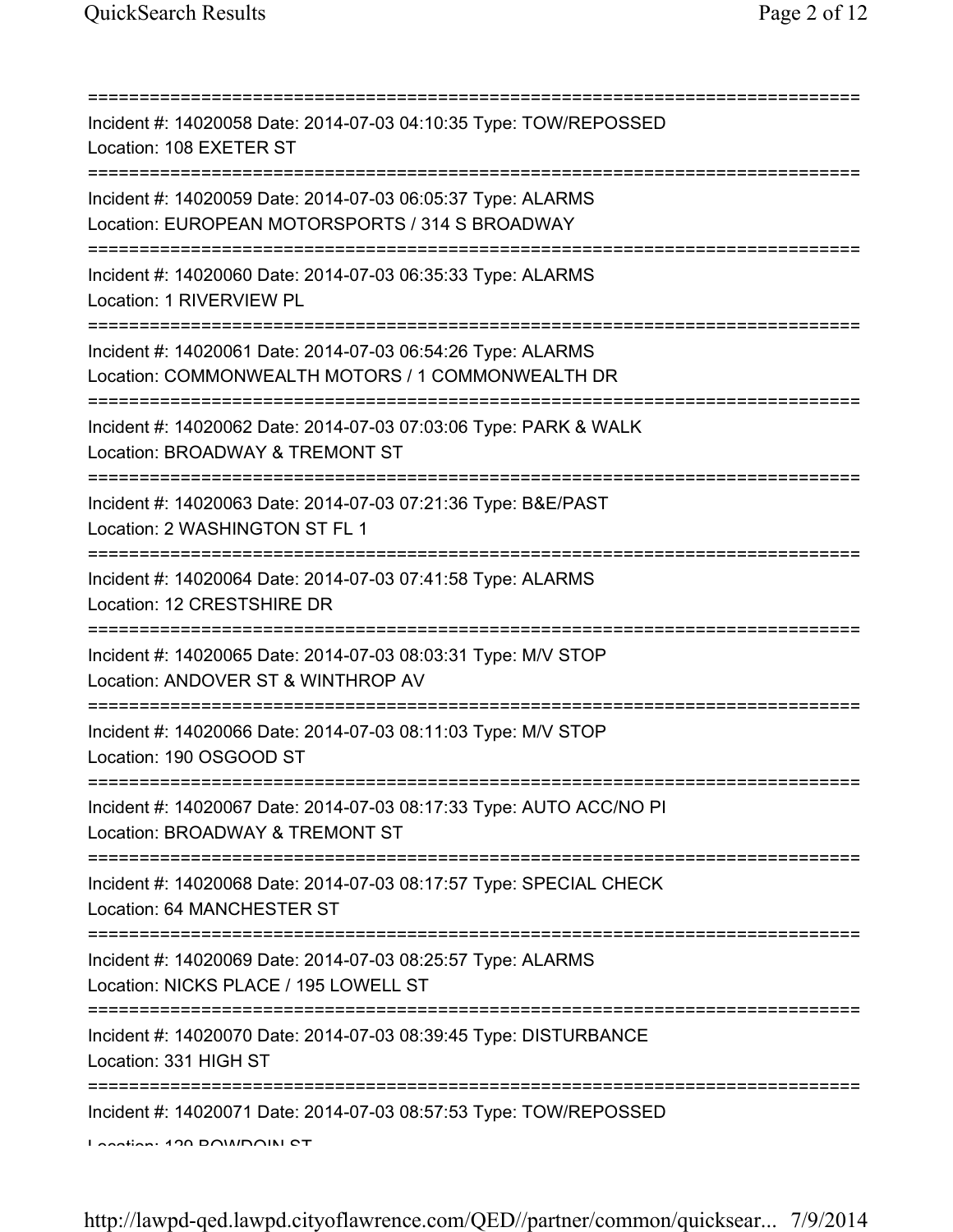=========================================================================== Incident #: 14020072 Date: 2014-07-03 09:08:07 Type: SHOPLIFTING Location: MARKET BASKET / 700 ESSEX ST =========================================================================== Incident #: 14020073 Date: 2014-07-03 09:40:33 Type: ALARM/BURG Location: ATTIKA / 1 MILL ST =========================================================================== Incident #: 14020074 Date: 2014-07-03 09:48:13 Type: MAL DAMAGE Location: 117 THOREAU WAY =========================================================================== Incident #: 14020075 Date: 2014-07-03 09:54:56 Type: DISORDERLY Location: REGISTRY OF MOTOR VEHICLES / 73 WINTHROP AV =========================================================================== Incident #: 14020076 Date: 2014-07-03 10:27:38 Type: MISSING PERS Location: 238 HAVERHILL ST #APT 1 =========================================================================== Incident #: 14020077 Date: 2014-07-03 10:55:35 Type: TENANT PROB Location: 21 BIGELOW ST =========================================================================== Incident #: 14020078 Date: 2014-07-03 11:13:14 Type: DISTURBANCE Location: BELLEVUE CEMETARY / null =========================================================================== Incident #: 14020079 Date: 2014-07-03 11:28:36 Type: WARRANT SERVE Location: 362 ESSEX ST #301 =========================================================================== Incident #: 14020080 Date: 2014-07-03 11:31:24 Type: WOMAN DOWN Location: 77 S UNION ST =========================================================================== Incident #: 14020081 Date: 2014-07-03 11:38:41 Type: 209A/SERVE Location: 31 FAIRMONT ST #2 =========================================================================== Incident #: 14020082 Date: 2014-07-03 11:38:45 Type: ANIMAL COMPL Location: 16 ARLITT CT =========================================================================== Incident #: 14020084 Date: 2014-07-03 11:39:44 Type: LOST PROPERTY Location: 40 BENNINGTON ST =========================================================================== Incident #: 14020083 Date: 2014-07-03 11:40:50 Type: EXTRA SURVEIL Location: 3 W LOWELL ST =========================================================================== Incident #: 14020085 Date: 2014-07-03 11:48:37 Type: M/V STOP Location: FRANKLIN ST & LOWELL ST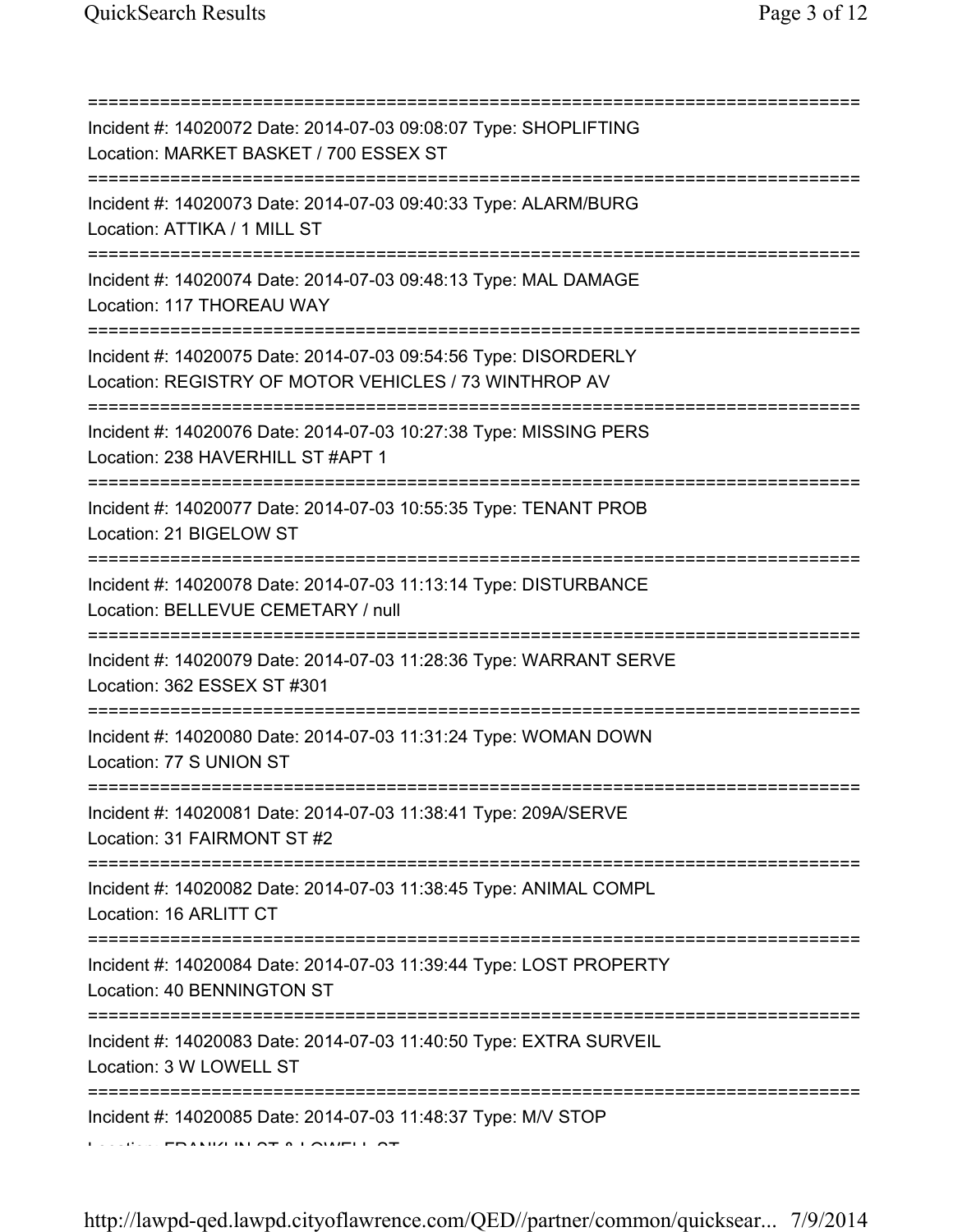=========================================================================== Incident #: 14020086 Date: 2014-07-03 11:49:27 Type: 209A/SERVE Location: 159 WILLOW ST FL 1 =========================================================================== Incident #: 14020087 Date: 2014-07-03 11:54:44 Type: 209A/SERVE Location: 30 SARATOGA ST FL 2 =========================================================================== Incident #: 14020088 Date: 2014-07-03 12:01:30 Type: 209A/SERVE Location: 400 HAMPSHIRE ST =========================================================================== Incident #: 14020089 Date: 2014-07-03 12:04:44 Type: FIGHT Location: HESS / 500 S UNION ST =========================================================================== Incident #: 14020090 Date: 2014-07-03 12:07:25 Type: RECOV/STOL/MV Location: 53 PORTLAND ST =========================================================================== Incident #: 14020092 Date: 2014-07-03 12:10:38 Type: NOTIFICATION Location: 229 HIGH ST =========================================================================== Incident #: 14020091 Date: 2014-07-03 12:11:05 Type: AUTO ACC/NO PI Location: NEW BALANCE ATHLETIC SHOE CORP / 5 S UNION ST =========================================================================== Incident #: 14020093 Date: 2014-07-03 12:34:11 Type: ALARM/BURG Location: LOAIZA RESD / 10 STEARNS AV =========================================================================== Incident #: 14020094 Date: 2014-07-03 12:34:44 Type: SUS PERS/MV Location: CHESTNUT ST & SHORT ST =========================================================================== Incident #: 14020095 Date: 2014-07-03 12:39:37 Type: DOMESTIC/PROG Location: 461 HAVERHILL ST =========================================================================== Incident #: 14020096 Date: 2014-07-03 12:40:41 Type: INVEST CONT Location: 127 BENNINGTON ST =========================================================================== Incident #: 14020097 Date: 2014-07-03 12:52:37 Type: 209A/SERVE Location: 351 ESSEX ST #5C =========================================================================== Incident #: 14020098 Date: 2014-07-03 13:10:23 Type: 911 HANG UP Location: 26 LOGAN ST FL 1 =========================================================================== Incident #: 14020099 Date: 2014-07-03 13:28:11 Type: B&E/MV/PAST Location: 47 HANCOCK ST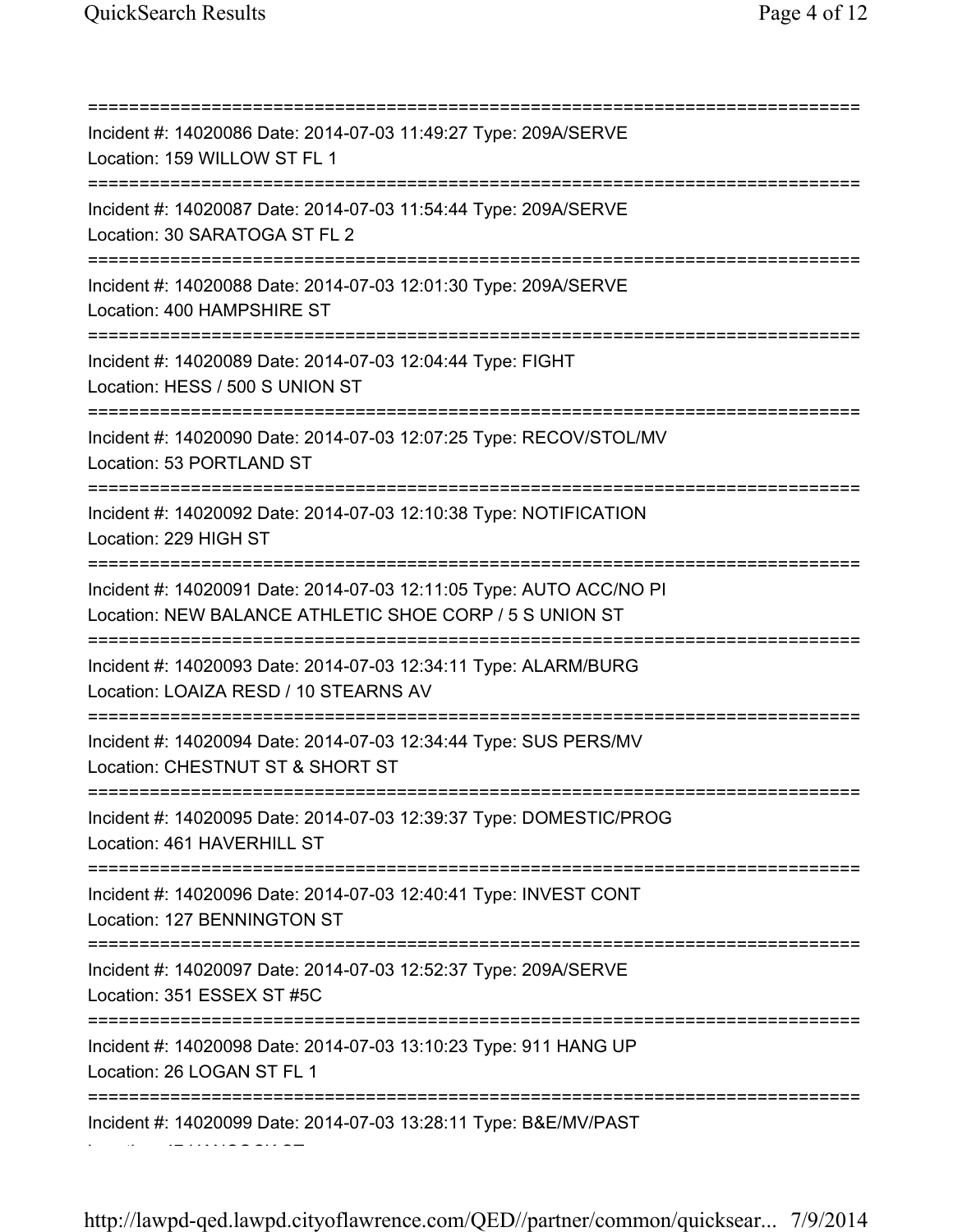=========================================================================== Incident #: 14020100 Date: 2014-07-03 13:47:03 Type: DRUG VIO Location: 2 W LOWELL ST =========================================================================== Incident #: 14020101 Date: 2014-07-03 13:57:53 Type: AUTO ACC/NO PI Location: ALDER ST & BENNINGTON ST =========================================================================== Incident #: 14020102 Date: 2014-07-03 14:05:32 Type: EXTRA SURVEIL Location: 3 W LOWELL ST =========================================================================== Incident #: 14020103 Date: 2014-07-03 14:06:19 Type: B&E FOLLOW UP Location: 56 ANDOVER ST =========================================================================== Incident #: 14020104 Date: 2014-07-03 14:15:55 Type: 209A/SERVE Location: 100 SHEPARD ST =========================================================================== Incident #: 14020105 Date: 2014-07-03 14:23:53 Type: DISTURBANCE Location: WEST STREET AUTO / 136 WEST ST =========================================================================== Incident #: 14020106 Date: 2014-07-03 14:32:21 Type: 209A/SERVE Location: 11 DANA ST =========================================================================== Incident #: 14020107 Date: 2014-07-03 14:35:42 Type: UNWANTEDGUEST Location: 59 BROOK ST =========================================================================== Incident #: 14020108 Date: 2014-07-03 14:55:52 Type: ANIMAL COMPL Location: BRADFORD ST & HAMPSHIRE ST =========================================================================== Incident #: 14020110 Date: 2014-07-03 14:57:17 Type: HIT & RUN M/V Location: HAVERHILL ST & WEST ST =========================================================================== Incident #: 14020109 Date: 2014-07-03 15:00:13 Type: WOMAN DOWN Location: 81 WEST ST =========================================================================== Incident #: 14020113 Date: 2014-07-03 15:13:21 Type: LOST PROPERTY Location: 51 LAWRENCE ST =========================================================================== Incident #: 14020111 Date: 2014-07-03 15:17:46 Type: SUS PERS/MV Location: 136 WEST ST =========================================================================== Incident #: 14020112 Date: 2014-07-03 15:18:52 Type: TOW OF M/V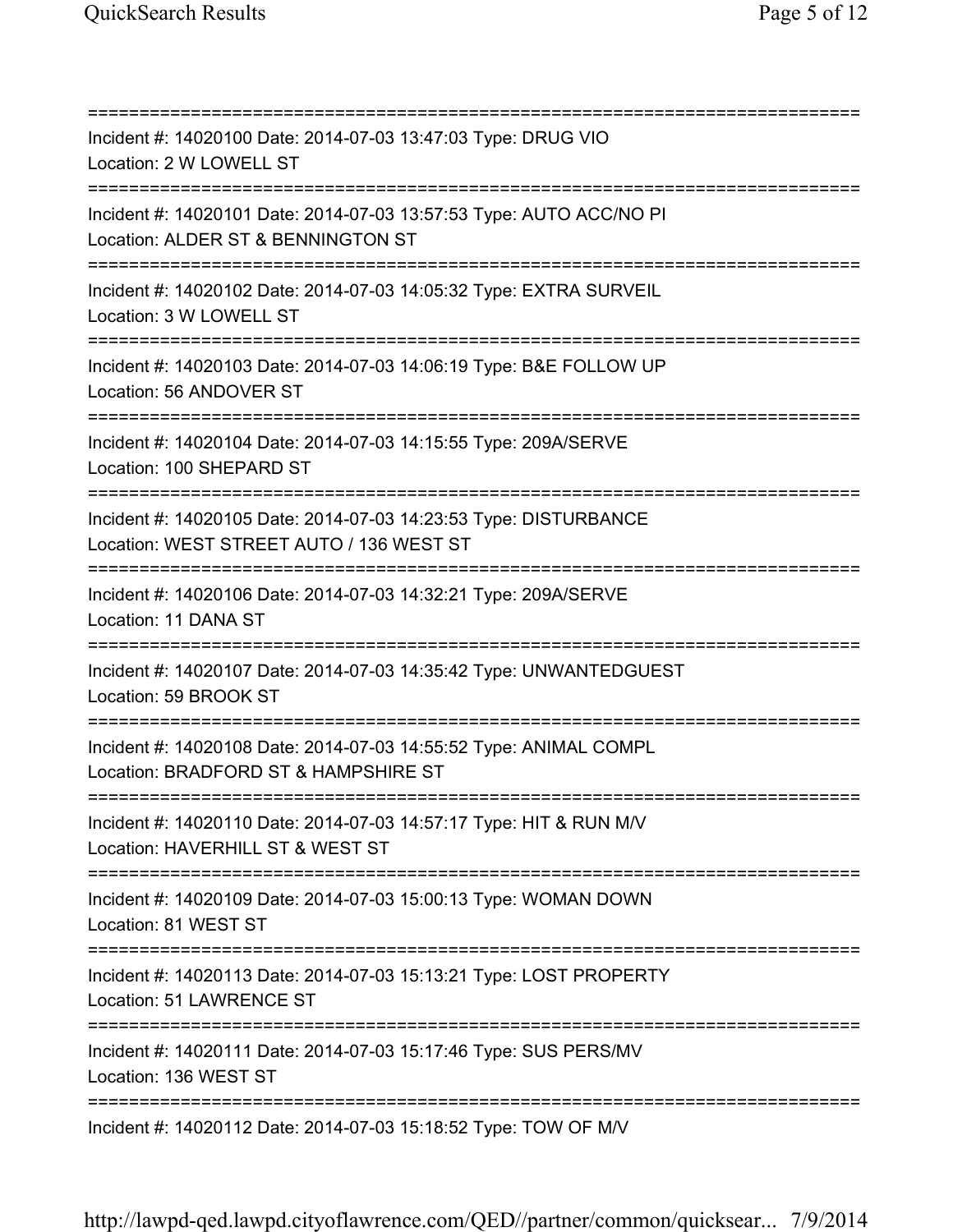=========================================================================== Incident #: 14020114 Date: 2014-07-03 15:28:43 Type: 209A/SERVE Location: 102 GLENN ST =========================================================================== Incident #: 14020115 Date: 2014-07-03 15:33:43 Type: MAL DAMAGE Location: 316 LAWRENCE ST FL 1 =========================================================================== Incident #: 14020116 Date: 2014-07-03 15:42:33 Type: NOTIFICATION Location: 99 BOXFORD ST FL 1 =========================================================================== Incident #: 14020117 Date: 2014-07-03 15:45:55 Type: DISTURBANCE Location: 516 ANDOVER ST =========================================================================== Incident #: 14020118 Date: 2014-07-03 15:54:41 Type: ALARM/HOLD Location: 395 LOWELL ST #A =========================================================================== Incident #: 14020119 Date: 2014-07-03 16:08:17 Type: SUS PERS/MV Location: 41 ALDER ST =========================================================================== Incident #: 14020120 Date: 2014-07-03 16:15:18 Type: DISTURBANCE Location: 169 HAVERHILL ST #APT 8 =========================================================================== Incident #: 14020121 Date: 2014-07-03 16:28:01 Type: SUS PERS/MV Location: NEWTON ST & SALEM ST =========================================================================== Incident #: 14020122 Date: 2014-07-03 16:34:28 Type: ALARM/BURG Location: 15 LEA ST =========================================================================== Incident #: 14020123 Date: 2014-07-03 16:37:52 Type: ANIMAL COMPL Location: MARLBORO ST & S UNION ST =========================================================================== Incident #: 14020124 Date: 2014-07-03 16:38:19 Type: MAN DOWN Location: 19 NEWBURY ST =========================================================================== Incident #: 14020125 Date: 2014-07-03 17:14:58 Type: ALARM/BURG Location: 45 CAMELLA TEOLI WY =========================================================================== Incident #: 14020126 Date: 2014-07-03 17:17:16 Type: FIGHT Location: 179 JACKSON ST =========================================================================== Incident #: 14020127 Date: 2014-07-03 17:24:37 Type: GENERAL SERV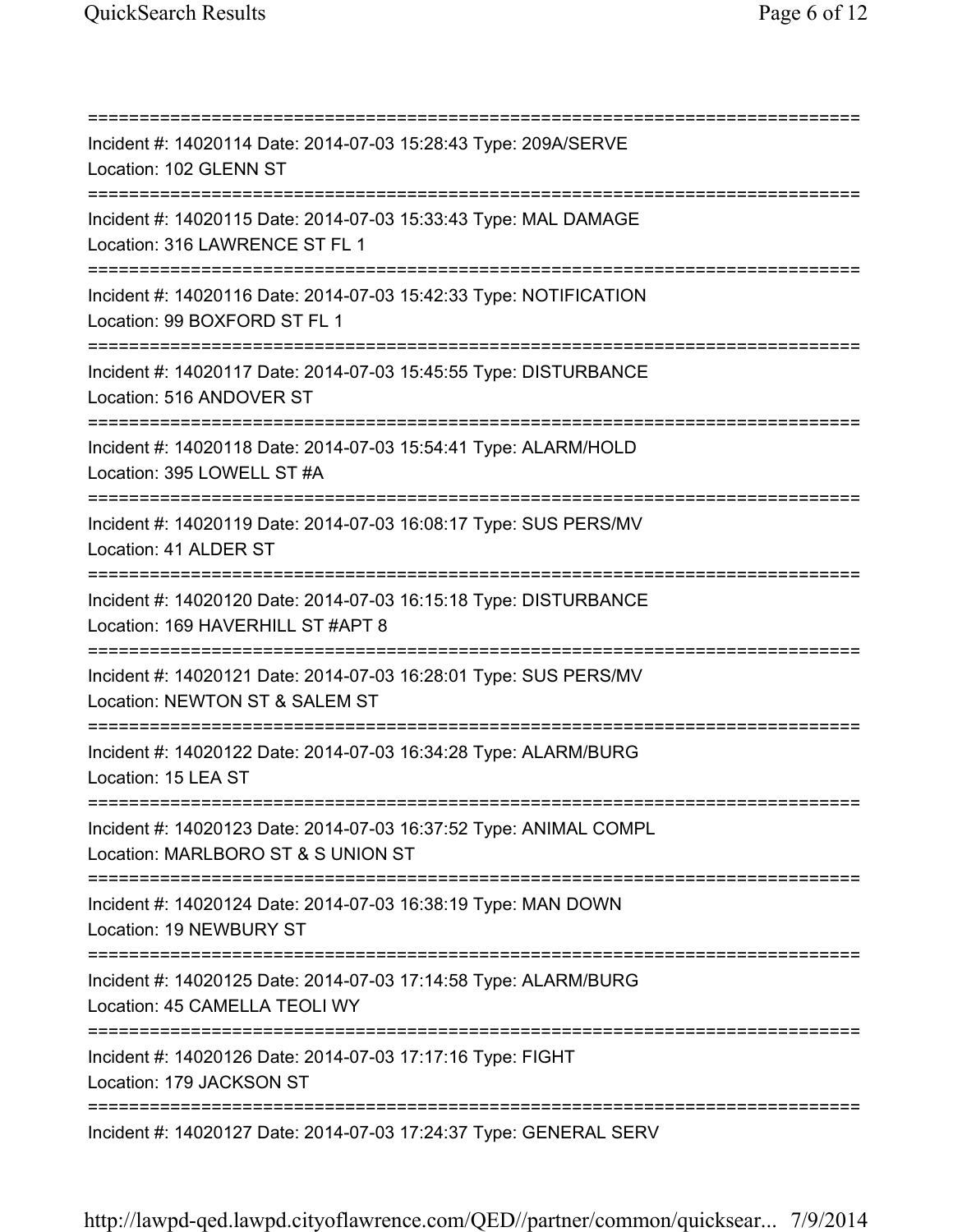Location: 1110 ESSEX ST =========================================================================== Incident #: 14020128 Date: 2014-07-03 17:25:59 Type: GENERAL SERV Location: PRIORITY / 4 FURBER ST =========================================================================== Incident #: 14020129 Date: 2014-07-03 17:26:39 Type: WIRE DOWN Location: CHESTER ST & CLIFTON ST =========================================================================== Incident #: 14020133 Date: 2014-07-03 17:27:24 Type: WIRE DOWN Location: MANCHESTER =========================================================================== Incident #: 14020130 Date: 2014-07-03 17:28:26 Type: ALARM/BURG Location: LARRY'S SERVICE STATION / 665 HAVERHILL ST =========================================================================== Incident #: 14020131 Date: 2014-07-03 17:33:45 Type: GENERAL SERV Location: 334 LOWELL ST =========================================================================== Incident #: 14020132 Date: 2014-07-03 17:34:20 Type: GENERAL SERV Location: PRIORITY / 2 SALEM ST =========================================================================== Incident #: 14020134 Date: 2014-07-03 17:35:51 Type: ALARM/BURG Location: 7 PILGRIM RD =========================================================================== Incident #: 14020135 Date: 2014-07-03 17:37:54 Type: GENERAL SERV Location: 196 BAILEY ST =========================================================================== Incident #: 14020136 Date: 2014-07-03 17:38:17 Type: GENERAL SERV Location: 3 GREENFIELD ST =========================================================================== Incident #: 14020137 Date: 2014-07-03 17:39:01 Type: ALARM/BURG Location: 82 DRACUT ST =========================================================================== Incident #: 14020138 Date: 2014-07-03 17:39:37 Type: WIRE DOWN Location: 17 WOODLAND CT =========================================================================== Incident #: 14020139 Date: 2014-07-03 17:40:52 Type: GENERAL SERV Location: PRIORITY / 6 COLFAX AV =========================================================================== Incident #: 14020142 Date: 2014-07-03 17:41:45 Type: GENERAL SERV Location: 39 GREENFIELD ST =========================================================================== Incident #: 14020140 Date: 2014 07 03 17:41:48 Type: WIRE DOWN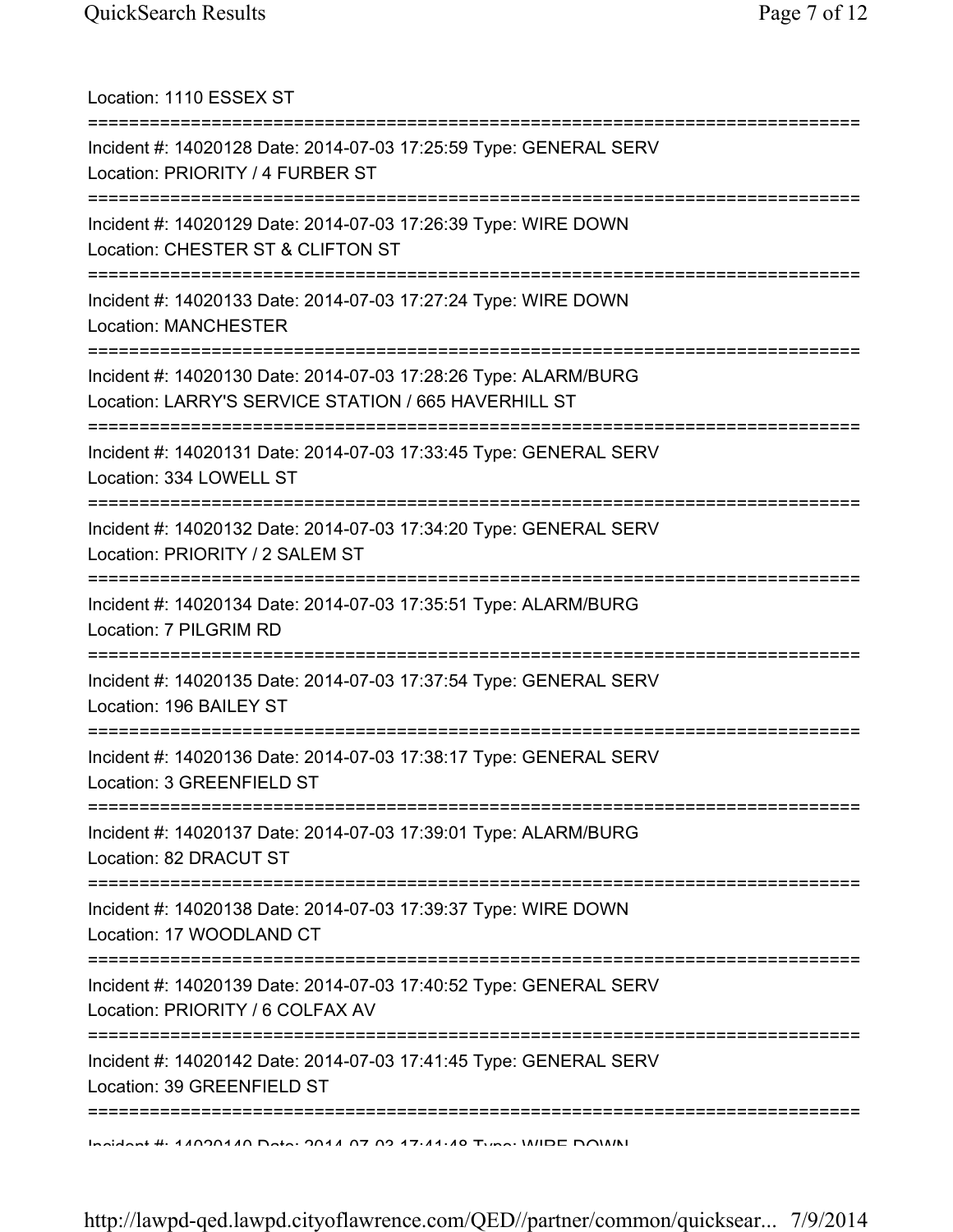| Location: PRIORITY / 30 GREENFIELD ST<br>========================                                                                     |
|---------------------------------------------------------------------------------------------------------------------------------------|
| Incident #: 14020141 Date: 2014-07-03 17:42:44 Type: GENERAL SERV<br>Location: 18 TOWER HILL ST                                       |
| Incident #: 14020143 Date: 2014-07-03 17:43:41 Type: GENERAL SERV<br>Location: GALE ST                                                |
| Incident #: 14020144 Date: 2014-07-03 17:44:19 Type: ALARM/BURG<br>Location: HAFFNERS / 69 PARKER ST                                  |
| Incident #: 14020145 Date: 2014-07-03 17:46:11 Type: GENERAL SERV<br>Location: PRIORITY / 15 NELSON ST                                |
| Incident #: 14020146 Date: 2014-07-03 17:46:21 Type: GENERAL SERV<br>Location: ANDOVER ST & NEWTON ST<br>============================ |
| Incident #: 14020147 Date: 2014-07-03 17:47:03 Type: GENERAL SERV<br><b>Location: OLIVE AV</b>                                        |
| Incident #: 14020148 Date: 2014-07-03 17:47:49 Type: GENERAL SERV<br>Location: 172 SYLVESTER ST                                       |
| Incident #: 14020149 Date: 2014-07-03 17:53:09 Type: GENERAL SERV<br>Location: 9 FORDHAM RD                                           |
| Incident #: 14020150 Date: 2014-07-03 18:01:44 Type: GENERAL SERV<br>Location: 94 PEARL ST                                            |
| Incident #: 14020151 Date: 2014-07-03 18:02:44 Type: GENERAL SERV<br>Location: ESSEX ST & RIVERSIDE DR                                |
| Incident #: 14020152 Date: 2014-07-03 18:07:41 Type: ALARM/BURG<br>Location: 48 TENNEY ST                                             |
| Incident #: 14020153 Date: 2014-07-03 18:15:00 Type: WIRE DOWN<br>Location: RIVERVIEW PL                                              |
| Incident #: 14020154 Date: 2014-07-03 18:22:17 Type: GENERAL SERV<br>Location: PRIORITY / 8 PACKARD ST                                |
|                                                                                                                                       |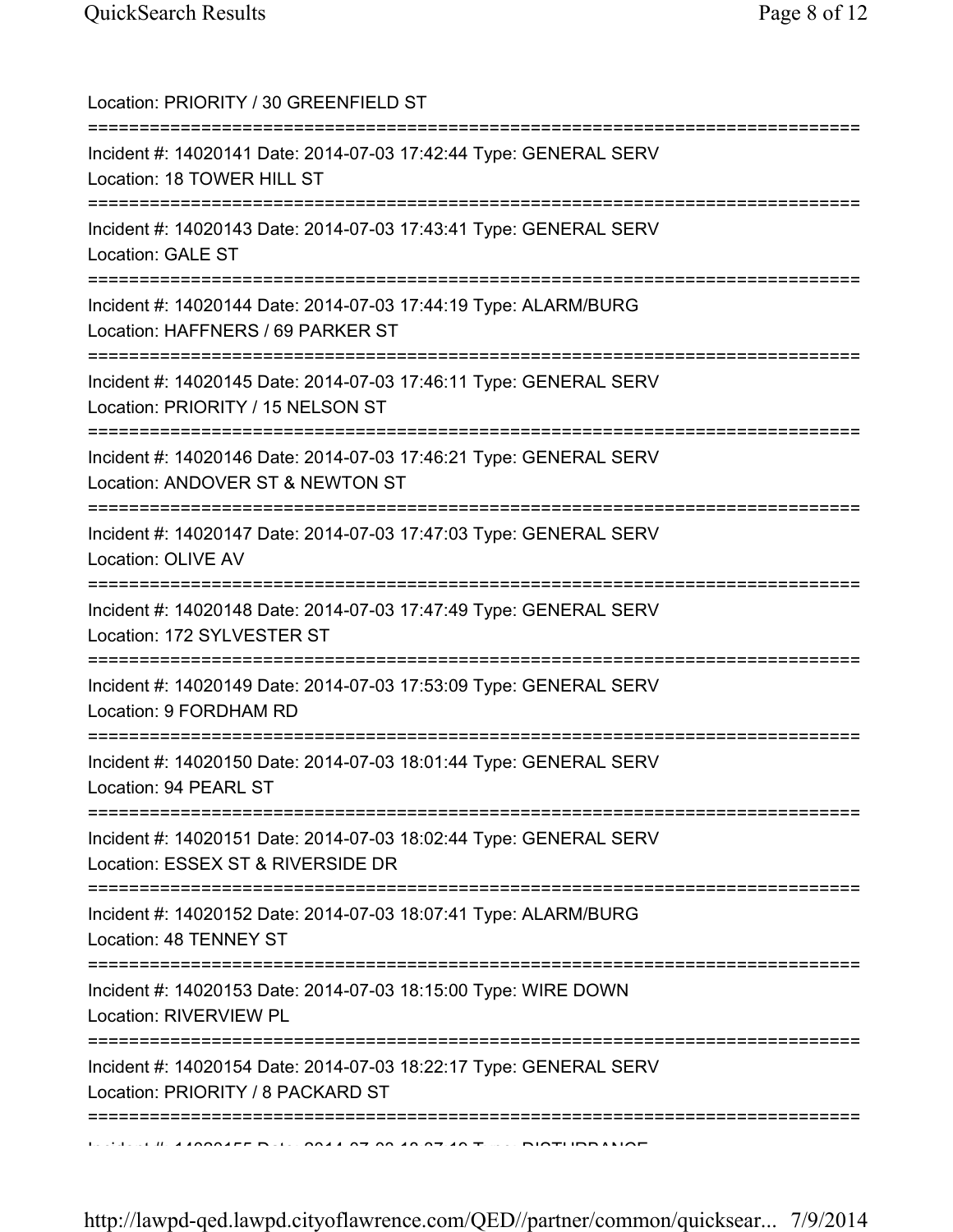| Location: 30 EATON ST                                                                                              |
|--------------------------------------------------------------------------------------------------------------------|
| Incident #: 14020156 Date: 2014-07-03 18:45:38 Type: SUS PERS/MV<br>Location: 123 BAILEY ST                        |
| Incident #: 14020158 Date: 2014-07-03 18:46:57 Type: VIO 209A<br>Location: BRADFORD ST & BROADWAY                  |
| Incident #: 14020157 Date: 2014-07-03 18:47:13 Type: GENERAL SERV<br>Location: 65 TEWKSBURY ST                     |
| Incident #: 14020159 Date: 2014-07-03 19:19:47 Type: GENERAL SERV<br>Location: 40 NELSON ST                        |
| Incident #: 14020160 Date: 2014-07-03 19:22:58 Type: 911 HANG UP<br>Location: 11 BERKELEY ST #1                    |
| Incident #: 14020161 Date: 2014-07-03 19:36:47 Type: GENERAL SERV<br>Location: MARKET ST & SHAWSHEEN RD            |
| Incident #: 14020162 Date: 2014-07-03 20:01:40 Type: PARK & WALK<br>Location: PARK & WALK / BRADFORD ST & BROADWAY |
| Incident #: 14020163 Date: 2014-07-03 20:03:06 Type: SPECIAL CHECK<br>Location: 19-29 SPRINGFIELD ST               |
| Incident #: 14020164 Date: 2014-07-03 20:05:42 Type: M/V STOP<br>Location: BROADWAY & LAKE ST                      |
| Incident #: 14020165 Date: 2014-07-03 20:28:31 Type: DOMESTIC/PROG<br>Location: 331 HIGH ST                        |
| Incident #: 14020166 Date: 2014-07-03 20:29:55 Type: ALARM/BURG<br>Location: BUTLER RENTAL / 293 HAMPSHIRE ST      |
| Incident #: 14020167 Date: 2014-07-03 20:35:02 Type: DOMESTIC/PROG<br>Location: 27 SUMMER ST                       |
| Incident #: 14020168 Date: 2014-07-03 20:36:58 Type: ASSSIT AMBULANC<br>Location: 87 DORCHESTER ST FL 1            |
|                                                                                                                    |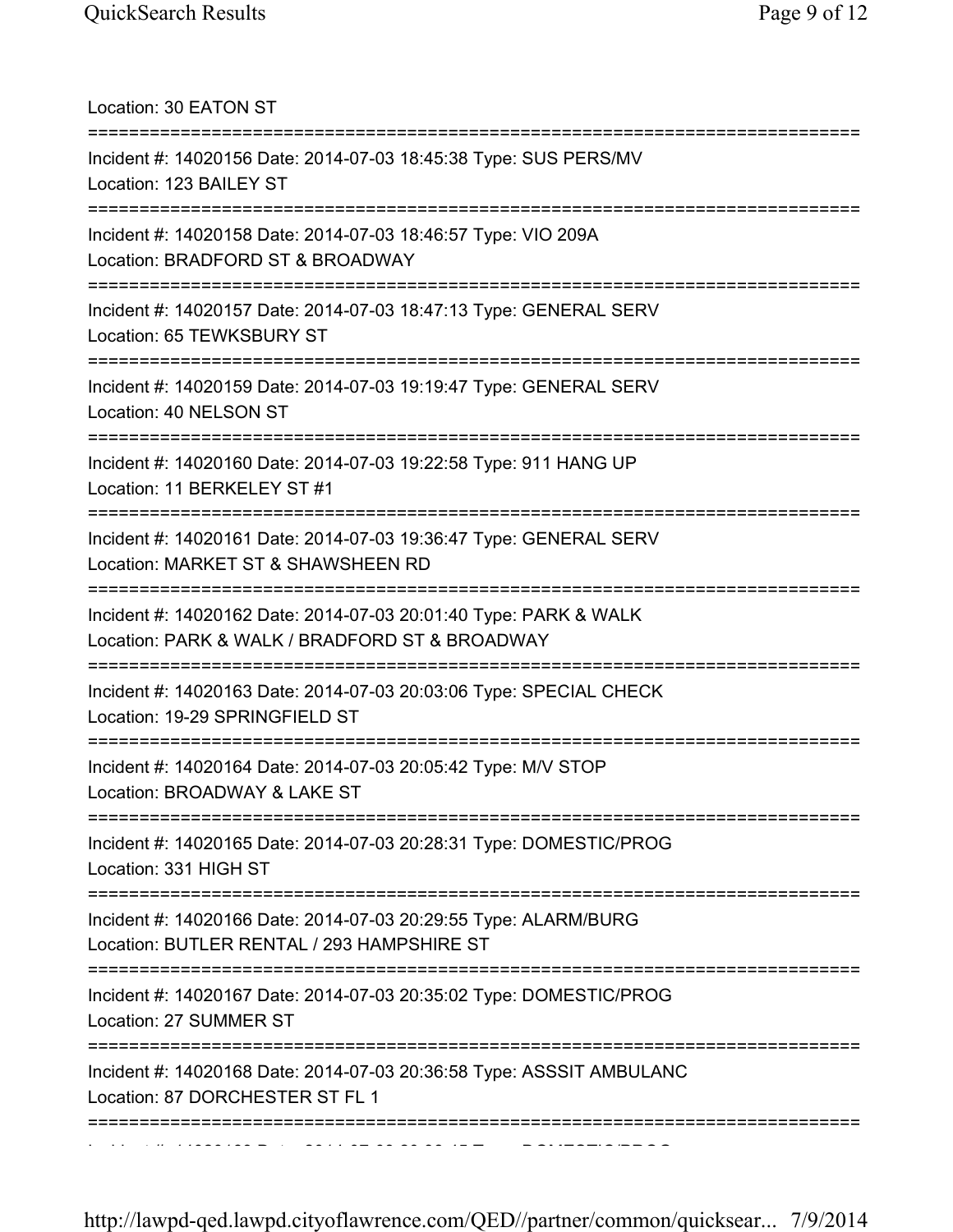| Location: 368 LOWELL ST FL 1                                                                                                     |
|----------------------------------------------------------------------------------------------------------------------------------|
| Incident #: 14020170 Date: 2014-07-03 20:40:28 Type: NOISE ORD<br>Location: CARLETON ST & DANA ST<br>=================           |
| Incident #: 14020172 Date: 2014-07-03 20:46:11 Type: CK WELL BEING<br>Location: 90 LOWELL ST                                     |
| Incident #: 14020171 Date: 2014-07-03 20:53:11 Type: INVESTIGATION<br>Location: 29 WASHINGTON ST                                 |
| Incident #: 14020173 Date: 2014-07-03 21:01:34 Type: ALARM/BURG<br>Location: 9 TUDOR AV                                          |
| Incident #: 14020174 Date: 2014-07-03 21:12:08 Type: NOISE ORD<br><b>Location: JAMAICA</b>                                       |
| Incident #: 14020175 Date: 2014-07-03 21:19:19 Type: FIRE WORKS<br>Location: HANCOCK ST & MASON ST<br>========================== |
| Incident #: 14020176 Date: 2014-07-03 21:25:22 Type: GENERAL SERV<br>Location: 15 FALLON ST                                      |
| Incident #: 14020177 Date: 2014-07-03 21:29:26 Type: FIRE WORKS<br>Location: NEWTON ST & SANBORN ST                              |
| Incident #: 14020178 Date: 2014-07-03 21:30:14 Type: SUS PERS/MV<br>Location: WALGREENS / 135 BROADWAY                           |
| Incident #: 14020180 Date: 2014-07-03 21:39:22 Type: FIRE WORKS<br>Location: LOWELL ST & OXFORD ST                               |
| Incident #: 14020179 Date: 2014-07-03 21:39:31 Type: DISTURBANCE<br>Location: 14 YOUNG AV                                        |
| Incident #: 14020181 Date: 2014-07-03 21:41:19 Type: FIRE WORKS<br>Location: 108 WATER ST                                        |
| Incident #: 14020182 Date: 2014-07-03 21:50:23 Type: FIRE WORKS<br>Location: AVON ST & SAUNDERS ST                               |
|                                                                                                                                  |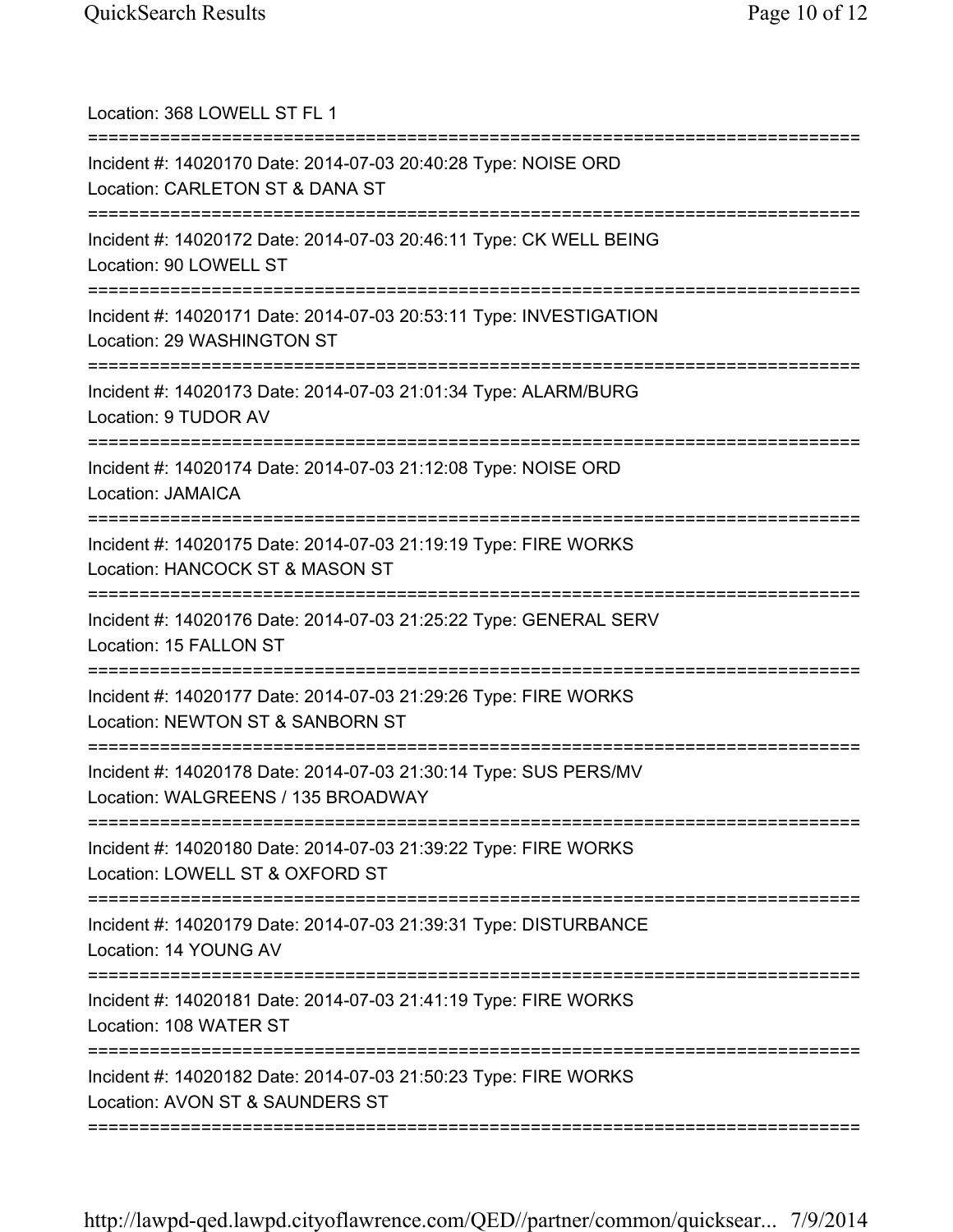| Location: 625 ANDOVER ST FL 2                                                                                                        |
|--------------------------------------------------------------------------------------------------------------------------------------|
| Incident #: 14020184 Date: 2014-07-03 22:08:35 Type: DOMESTIC/PROG<br>Location: 141 MAY ST                                           |
| Incident #: 14020185 Date: 2014-07-03 22:22:48 Type: FIRE WORKS<br>Location: 98 FARNHAM ST                                           |
| Incident #: 14020186 Date: 2014-07-03 22:46:23 Type: STOL/MV/PAS<br>Location: 50 HANCOCK ST<br>====================================  |
| Incident #: 14020187 Date: 2014-07-03 22:48:06 Type: ALARM/BURG<br>Location: ARLINGTON SCHOOL / 150 ARLINGTON ST                     |
| Incident #: 14020188 Date: 2014-07-03 22:52:47 Type: STOL/MV/PAS<br>Location: 105 E PLEASANT ST                                      |
| ==============<br>Incident #: 14020189 Date: 2014-07-03 22:57:19 Type: GENERAL SERV<br>Location: 6 COLFAX AV                         |
| Incident #: 14020190 Date: 2014-07-03 22:57:56 Type: M/V STOP<br>Location: BROADWAY & HAVERHILL ST                                   |
| Incident #: 14020191 Date: 2014-07-03 23:15:15 Type: ALARM/BURG<br>Location: 233 WINTHROP AV                                         |
| Incident #: 14020192 Date: 2014-07-03 23:32:25 Type: FIRE WORKS<br>Location: 27 BASSWOOD ST<br>===================================== |
| Incident #: 14020193 Date: 2014-07-03 23:37:33 Type: FIRE WORKS<br>Location: HAFFNERS GAS STATION / 262 LAWRENCE ST                  |
| Incident #: 14020194 Date: 2014-07-03 23:38:45 Type: ROBBERY PAST<br>Location: CENTRAL CATHOLIC HIGH SCHOOL / 300 HAMPSHIRE ST       |
| Incident #: 14020195 Date: 2014-07-03 23:46:27 Type: FIRE WORKS<br>Location: 69 CENTRE ST                                            |
| Incident #: 14020196 Date: 2014-07-03 23:53:45 Type: DISTURBANCE<br>Location: BROADWAY & COMMON ST                                   |
|                                                                                                                                      |